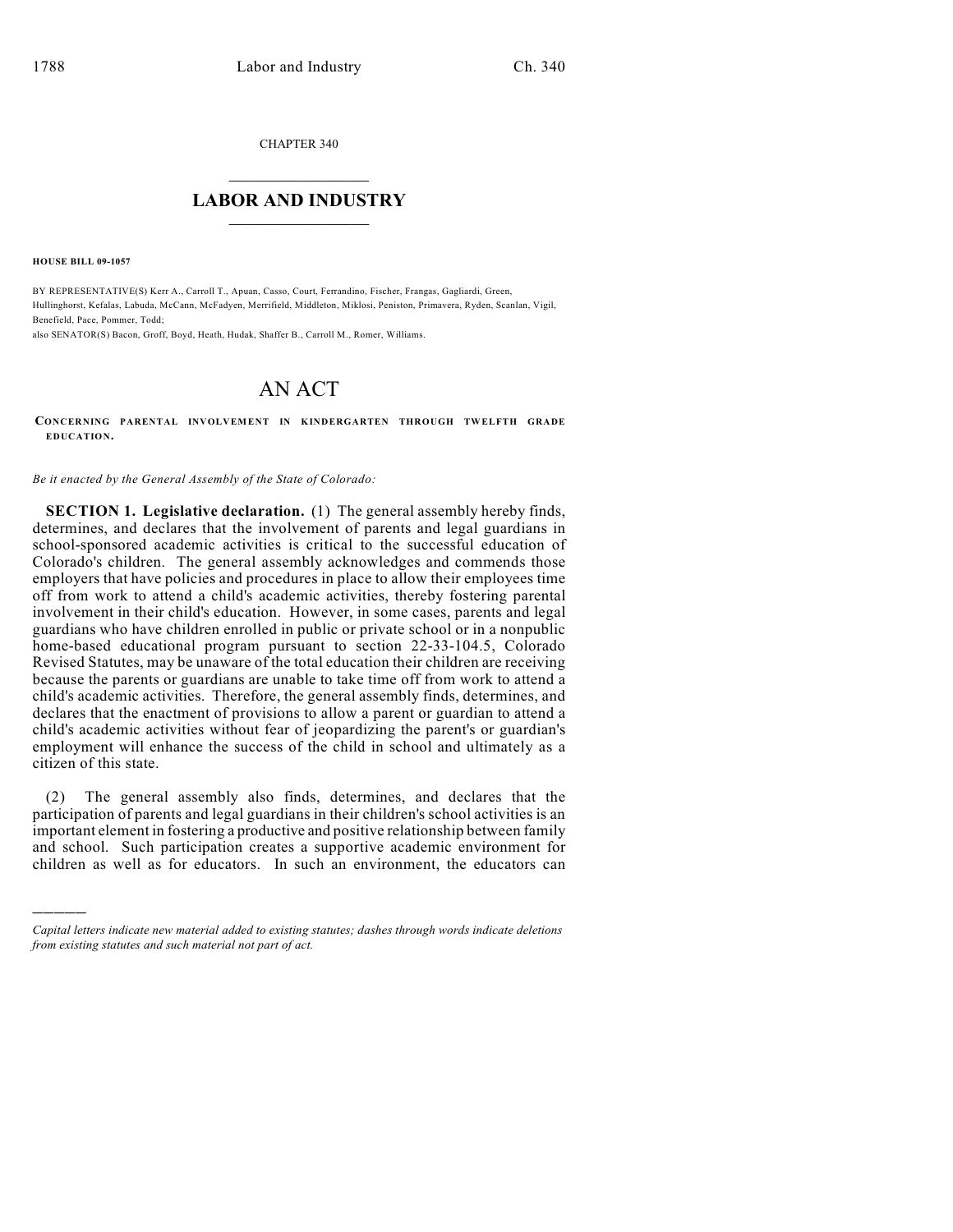communicate more frequently with parents and guardians about issues that affect their children, which strengthens the bonds between the school and the parents or legal guardians and enhances the quality of education obtained by each student.

**SECTION 2.** Title 8, Colorado Revised Statutes, is amended BY THE ADDITION OF A NEW ARTICLE to read:

## **ARTICLE 13.3 Parental Involvement in K-12 Education Act**

**8-13.3-101. Short title.** THIS ARTICLE SHALL BE KNOWN AND MAY BE CITED AS THE "PARENTAL INVOLVEMENT IN K-12 EDUCATION ACT".

**8-13.3-102. Definitions.** AS USED IN THIS ARTICLE, UNLESS THE CONTEXT OTHERWISE REQUIRES:

(1) "ACADEMIC ACTIVITY" MEANS THE FOLLOWING MEETINGS OR CONFERENCES REGARDING THE EMPLOYEE'S CHILD OR ANY CHILD FOR WHOM THE EMPLOYEE HAS PRIMARY LEGAL RESPONSIBILITY:

(a) A PARENT-TEACHER CONFERENCE; OR

(b) A MEETING RELATED TO: SPECIAL EDUCATION SERVICES, AS DEFINED IN SECTION 22-20-103, C.R.S.; RESPONSE TO INTERVENTION, AS DEFINED IN SECTION 22-2-133 (4) (b), C.R.S.; DROPOUT PREVENTION; ATTENDANCE; TRUANCY; OR DISCIPLINARY ISSUES.

(2) "ACADEMIC YEAR" MEANS THE PERIOD, NOT TO EXCEED TWELVE CONSECUTIVE MONTHS, ALLOTTED BY A SCHOOL FOR THE COMPLETION OF ONE GRADE LEVEL OF STUDY.

(3) (a) "EMPLOYEE" MEANS ANY PERSON WORKING FOR ANOTHER FOR HIRE IN THE STATE OF COLORADO IN A NONEXECUTIVE OR NONSUPERVISORY CAPACITY WHO IS THE PARENT OR LEGAL GUARDIAN OF A CHILD ENROLLED IN A PUBLIC OR PRIVATE SCHOOL OR IN A NONPUBLIC HOME-BASED EDUCATIONAL PROGRAM PURSUANT TO SECTION 22-33-104.5, C.R.S., IN COLORADO IN ANY GRADE FROM KINDERGARTEN THROUGH TWELFTH GRADE.

(b) "EMPLOYEE" DOES NOT INCLUDE INDEPENDENT CONTRACTORS, DOMESTIC SERVANTS EMPLOYED IN AND ABOUT PRIVATE HOMES, SEASONAL WORKERS, OR FARM AND RANCH LABOR.

(4) "EMPLOYER" MEANS AN EMPLOYER, AS DEFINED IN THE FEDERAL "FAMILY AND MEDICAL LEAVE ACT OF 1993", PUB.L. 103-3, AS AMENDED.

**8-13.3-103. Leave for involvement in academic activities.** (1) (a) AN EMPLOYEE EMPLOYED BY AN EMPLOYER IS ENTITLED TO TAKE LEAVE, NOT TO EXCEED SIX HOURS IN ANY ONE-MONTH PERIOD AND NOT TO EXCEED EIGHTEEN HOURS IN ANY ACADEMIC YEAR, FOR THE PURPOSE OF ATTENDING AN ACADEMIC ACTIVITY FOR OR WITH THE EMPLOYEE'S CHILD. IN THE ALTERNATIVE, AN EMPLOYER AND EMPLOYEE MAY AGREE TO AN ARRANGEMENT ALLOWING THE EMPLOYEE TO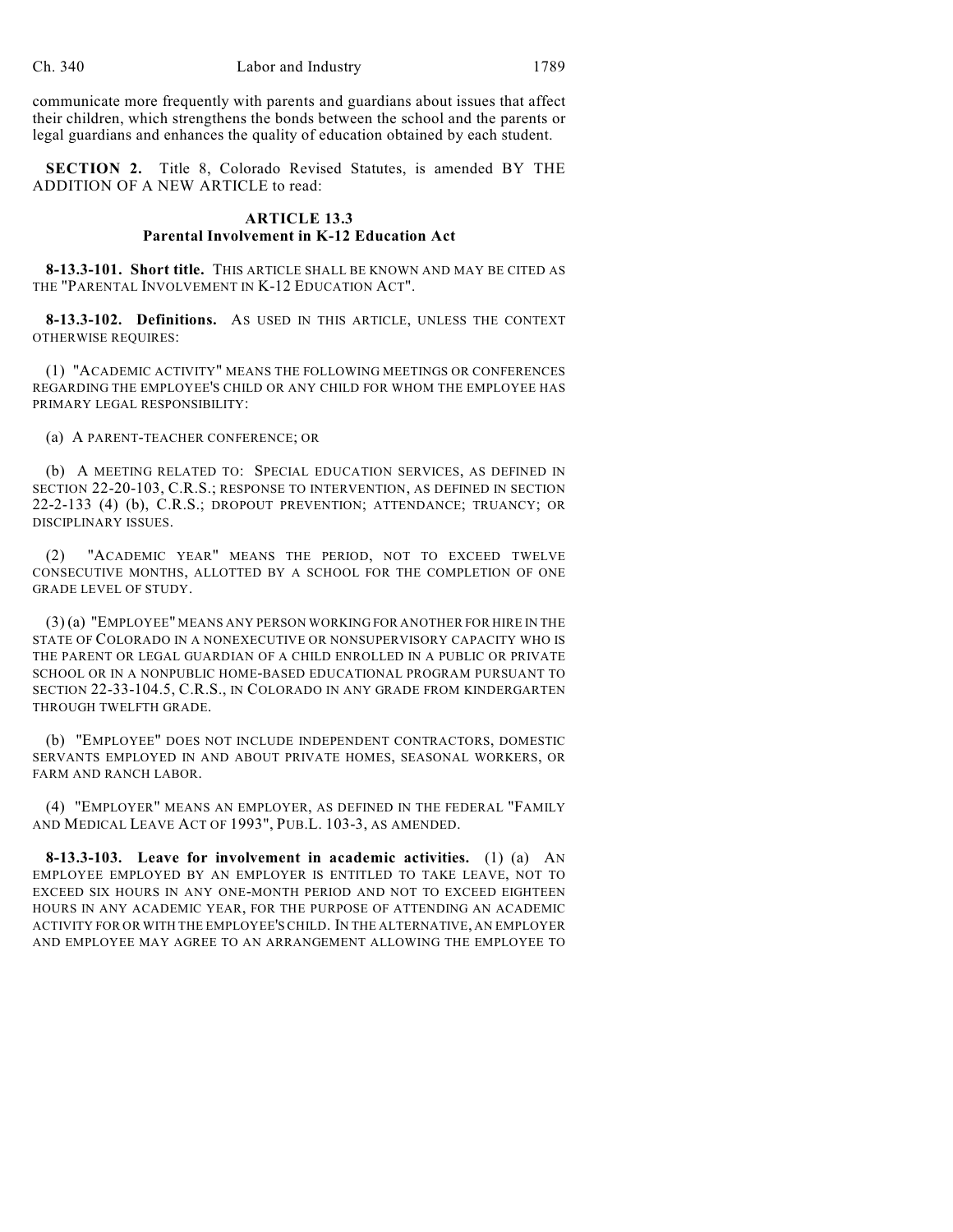TAKE PAID LEAVE TO ATTEND AN ACADEMIC ACTIVITY AND TO WORK THE AMOUNT OF HOURS OF PAID LEAVE TAKEN WITHIN THE SAME WORK WEEK.

(b) AN EMPLOYEE WHO WORKS LESS THAN A FULL-TIME SCHEDULE SHALL BE ELIGIBLE FOR A PORTION OF THE LEAVE SPECIFIED IN PARAGRAPH (a) OF THIS SUBSECTION (1) BASED ON THE PERCENT OF A FULL-TIME SCHEDULE THE EMPLOYEE WORKS.

(c) NOTWITHSTANDING PARAGRAPH (a) OF THIS SUBSECTION (1), AN EMPLOYER MAY LIMIT THE ABILITY OF AN EMPLOYEE TO TAKE LEAVE PURSUANT TO THIS SECTION IN CASES OF EMERGENCY OR OTHER SITUATIONS THAT MAY ENDANGER A PERSON'S HEALTH OR SAFETY OR IN A SITUATION WHERE THE ABSENCE OF THE EMPLOYEE WOULD RESULT IN A HALT OF SERVICE OR PRODUCTION.

(2) AN EMPLOYER MAY REQUIRE THAT THE LEAVE BE TAKEN IN NO LONGER THAN THREE-HOUR INCREMENTS AND THAT THE EMPLOYEE PROVIDE WRITTEN VERIFICATION FROM THE SCHOOL OR SCHOOL DISTRICT OF THE ACADEMIC ACTIVITY.

(3) AN EMPLOYEE SHALL MAKE A REASONABLE ATTEMPT TO SCHEDULE ACADEMIC ACTIVITIES FOR WHICH LEAVE MAY BE TAKEN UNDER THIS SECTION OUTSIDE OF REGULAR WORK HOURS. IN SCHEDULING ACADEMIC ACTIVITIES FOR WHICH LEAVE MAY BE TAKEN, SCHOOLS AND SCHOOL DISTRICTS SHALL MAKE THEIR BEST EFFORTS TO ACCOMMODATE THE SCHEDULES OF EMPLOYEES WITH CHILDREN IN THE SCHOOL OR SCHOOL DISTRICT.

(4) IN ORDER TO TAKE LEAVE UNDER THIS SECTION, AN EMPLOYEE SHALL PROVIDE THE EMPLOYER WITH NOTICE OF THE NEED FOR LEAVE AT LEAST ONE CALENDAR WEEK IN ADVANCE OF THE ACADEMIC ACTIVITY, AND THE NOTICE SHALL INCLUDE THE WRITTEN VERIFICATION SPECIFIED IN SUBSECTION (2) OF THIS SECTION IF REQUIRED BY THE EMPLOYER. IN THE CASE OF AN EMERGENCY WHERE THE EMPLOYEE IS NOT AWARE OF THE NEED FOR THE LEAVE ONE CALENDAR WEEK IN ADVANCE, THE EMPLOYEE SHALL PROVIDE THE EMPLOYER WITH NOTICE OF THE LEAVE AS SOON AS POSSIBLE ONCE HE OR SHE BECOMES AWARE OF THE NEED FOR THE LEAVE AND SHALL PROVIDE THE EMPLOYER WITH WRITTEN VERIFICATION, AS DESCRIBED IN SUBSECTION (2) OF THIS SECTION, UPON RETURN TO WORK.

(5) NOTHING IN THIS SECTION REQUIRES THAT PARENTAL LEAVE BE PAID LEAVE, NOR SHALL THIS SECTION BE CONSTRUED TO PROHIBIT AN EMPLOYER FROM PROVIDING ITS EMPLOYEES WITH LEAVE PROVISIONS OR LEAVE BENEFITS THAT ARE GREATER THAN THE REQUIREMENTS FOR LEAVE AS DESCRIBED IN THIS SECTION.

(6) AN EMPLOYEE OR EMPLOYER MAY ELECT TO SUBSTITUTE ACCRUED PAID VACATION LEAVE, SICK LEAVE, PERSONAL LEAVE, OR OTHER PAID LEAVE FOR UNPAID LEAVE PROVIDED PURSUANT TO THIS SECTION, AND THE EMPLOYER SHALL ALLOW THE EMPLOYEE TO USE SUCH ACCRUED PAID LEAVE FOR THE SAME PURPOSES AS, AND WITH NOTICE REQUIREMENTS NO MORE STRINGENT THAN, THOSE APPLICABLE TO LEAVE UNDER THIS ARTICLE.

(7) AN EMPLOYER MAY SATISFY THE REQUIREMENTS OF THIS SECTION, AND SHALL NOT BE REQUIRED TO PROVIDE ADDITIONAL LEAVE TO ITS EMPLOYEES, IF THE EMPLOYER: